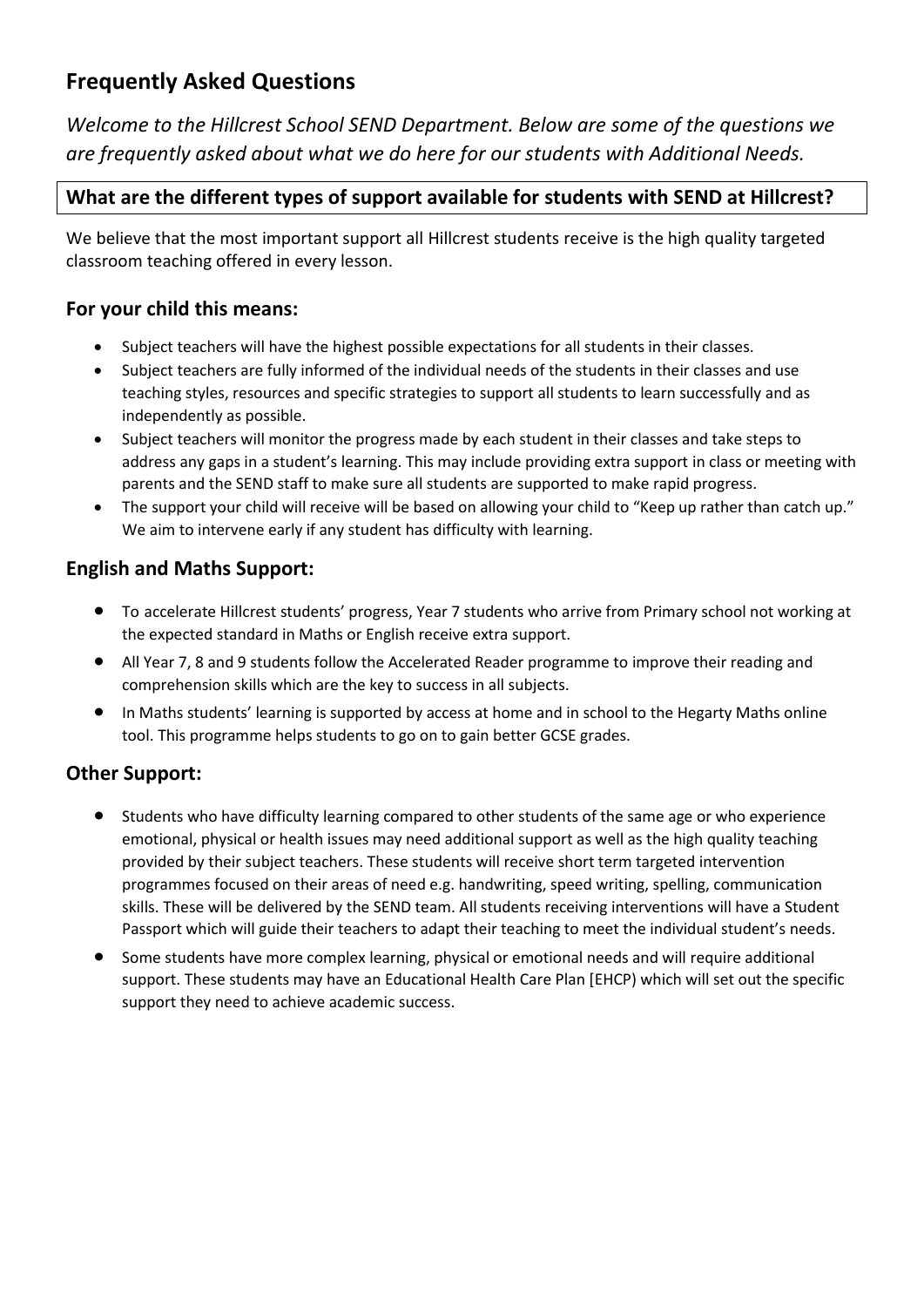**Who are the best people to talk to at Hillcrest about my child's difficulties with learning / Special Educational Needs or Disability [SEND]?**

## **Hillcrest's Inclusion Team Members are:-**

## **SENCO - Julie Penn**

### jpenn@hillcrest.bham.sch.uk

Responsible for:

- $\triangleright$  Co-ordinating the support for Hillcrest students with SEND.
- Developing Hillcrest's SEND policy to make sure all students' needs are consistently met.
- $\triangleright$  Making sure parents/carers are involved in supporting their child's learning; are informed about support and are involved in reviewing the progress their child is making.
- $\triangleright$  Working with external agencies who come into school to support individual students e.g. Educational Psychologist, Pupil Support Service, the Communication and Autism Team.
- $\triangleright$  Updating Hillcrest's SEND register and keeping records on the interventions students receive.
- $\triangleright$  Ensure all students with SEND have help deciding on a clear and appropriate career path.
- $\triangleright$  Provide appropriate specialist training to teaching and support staff to develop their skills to support students with SEND to make rapid progress.

## **Deputy Head Teacher Inclusion – Steven Connor-Hemming**

### sconnor-hemming@hillcrest.bham.sch.uk

Responsible for:

- $\triangleright$  The day to day management of pastoral / inclusion systems in school.
- $\triangleright$  Line managing the SENCO to ensure students with SEND are provided with appropriate support.
- $\triangleright$  Evaluating the impact of interventions [i.e. value for money]
- $\triangleright$  Co-ordinating support for students and families with safeguarding concerns.
- Informing the governing body of any changes to Hillcrest's SEND provision.

# **Learning Co-ordinators – Nightingale College-Emily King; Parkes College-Abiyola Adenike; Malala College-Steven Kennard**

Responsible for:

- $\triangleright$  Monitoring the progress of all students.
- Collaborating with parents/carers to produce Individual Pastoral Support Plans to assist students with behavioural and attendance needs.

# **Senior Learning Mentor / Looked After Co-ordinator – Mary Bunce**

In conjunction with Steven Connor-Hemming and Julie Penn responsible for:

- $\triangleright$  Making referrals to external agencies for students if safeguarding /child protection issues are raised.
- Representing Hillcrest at meetings e.g. CIN, CIC reviews, PEP meetings
- $\triangleright$  Co-ordinating student referrals to the School Nurse and other health agencies.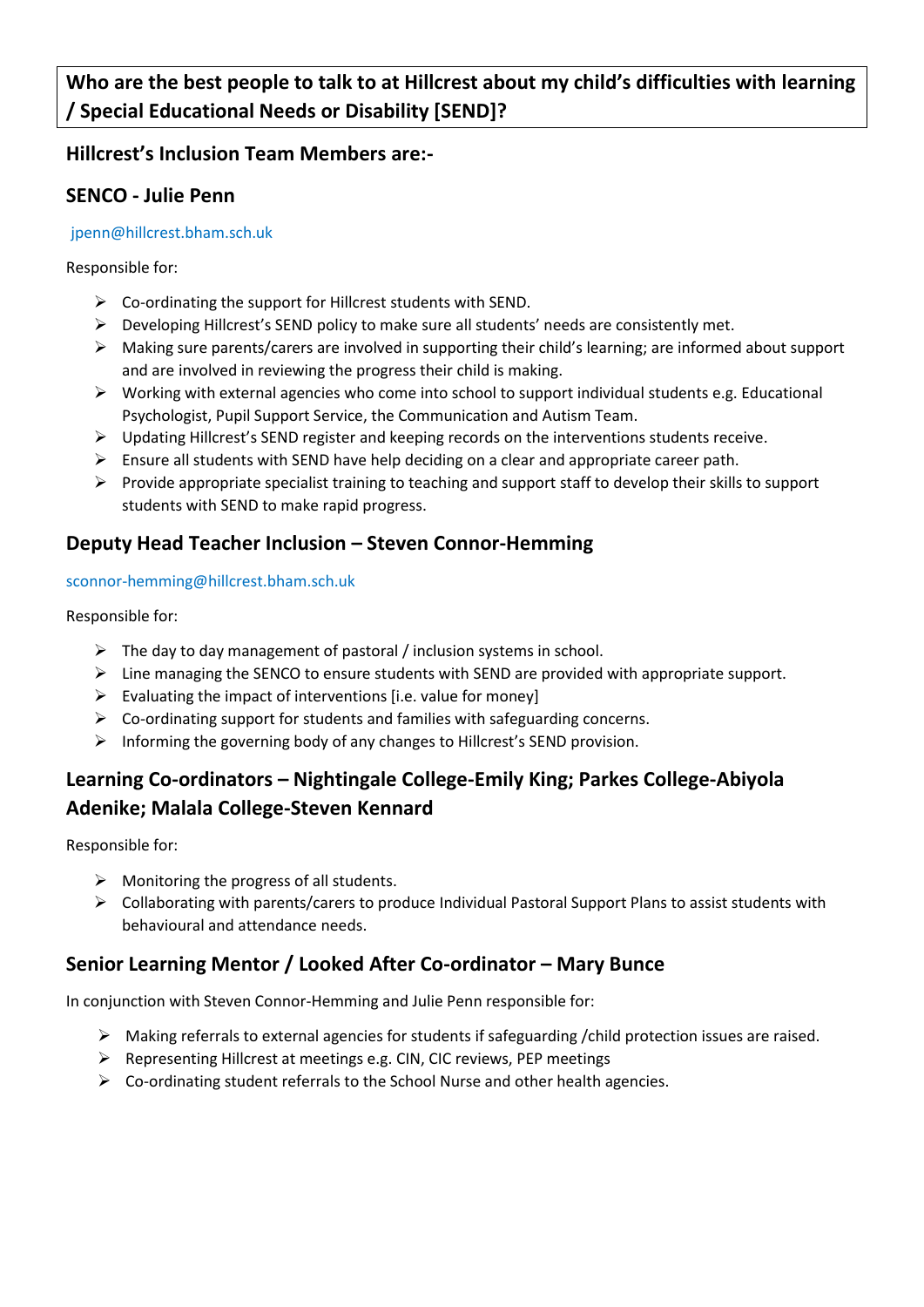## **SEND Link Governor- Lewis Palin**

On behalf of the Governing body, responsible for:

- $\triangleright$  Making sure that Hillcrest meets statutory SEND requirements.
- $\triangleright$  Working closely with the SENCO to ensure interventions are in place to meet the needs of all Hillcrest students with SEND.

# **Teaching Assistants – Yvette Preston [Higher Level TA], Katie Hughes, Monika Rahl**

Responsible for:

- $\triangleright$  Providing student support as directed by the SENCO.
- $\triangleright$  Delivering targeted intervention programmes.
- $\triangleright$  Meeting with parents/carers to inform them of progress made by their children on intervention programmes.

## **Attendance Officer – Michelle Stuart**

Responsible for:

- $\triangleright$  Providing College Leaders with data to allow them to monitor the attendance of all students.
- $\triangleright$  Contacting providers of Alternative Educational Placements to monitor student attendance.
- $\triangleright$  Contacting parents/carers to identify reasons for absence and offer appropriate support.

## **Student Receptionist – Louise Meggitt**

Responsible for:

- $\triangleright$  Circulating student Health Plans to members of staff.
- $\triangleright$  Preparing medication for educational visits and work experience placements.

## **What extra support is available for students with SEND outside of lessons?**

A range of extra support is offered to students.

### **In the morning:**

- Students can come to Room 19 from 8.00am every day to gain support with their work and to talk to a member of staff before lessons start.
- $\cdot \cdot$  The OLC is open from 8.00am to 8.45am every morning. Miss Parveen, librarian, is available to offer individual support for students.
- Room 2 is available for supporting students with homework and emotional issues.

### **Break and Lunchtime:**

- Students can come to Room 19 at break and lunchtime for support with work and emotional support.
- Students are encouraged to come to Room 19 to help them to widen their circle of friends and develop their language skills.
- Students can come to Room 19 on designated days to spend time with Milo the Therapy dog.

### **After school:**

 $\div$  Homework Club is offered every evening, apart from Wednesday, for one hour after school.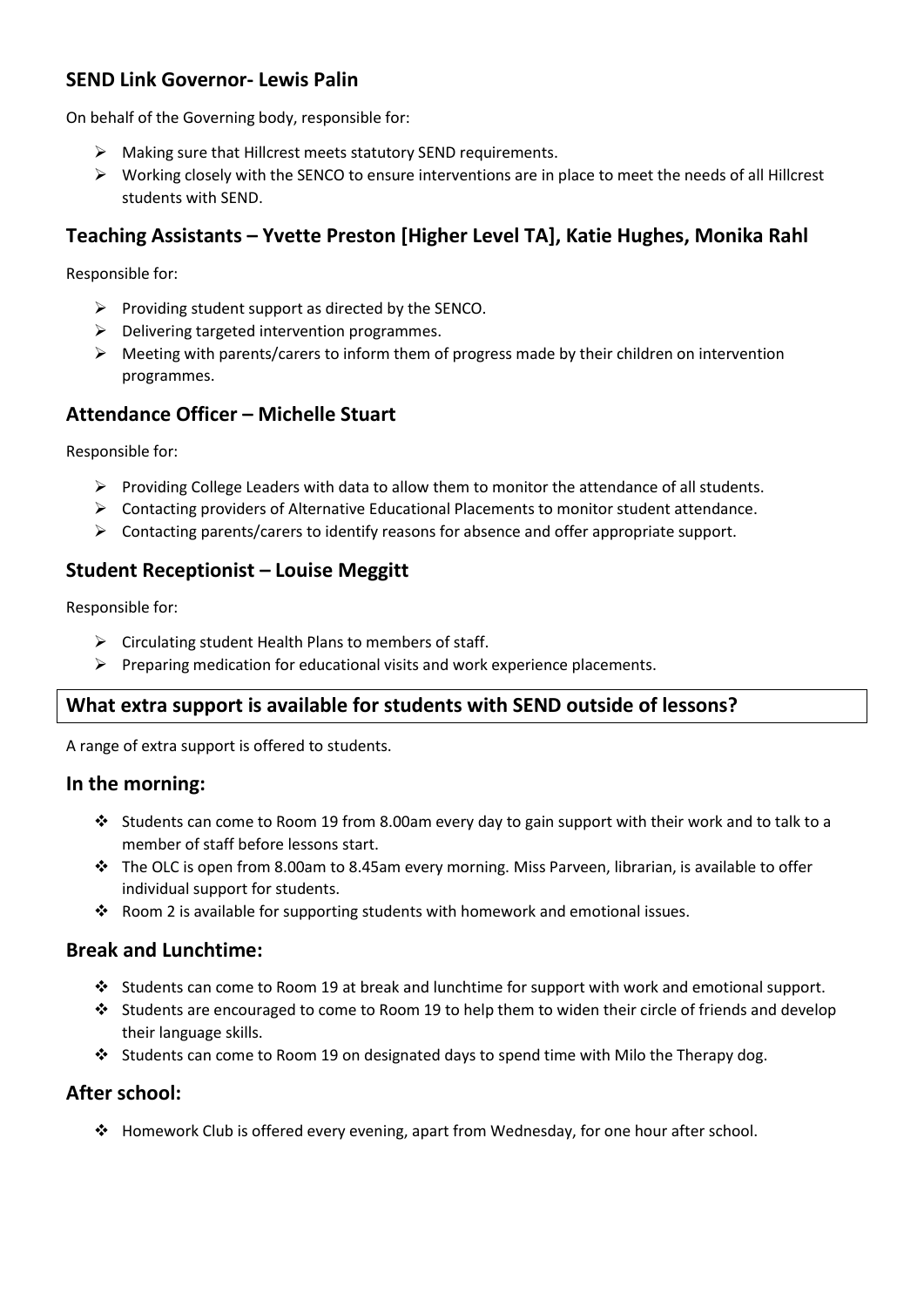# **How does the school identify students as having special needs and how will parents/carers be informed?**

- As advised by Birmingham LEA Hillcrest follows the graduated model set out in the SEN Code of Practice to assess and identify students with SEN.
- Our main feeder primary schools are visited by the Deputy Head Inclusion or a member of our Inclusion Team.
- We collect students' SATs scores from primary schools and other evidence of students' achievements.
- Students identified as having significant difficulties with learning are individually tested.
- **EXECT:** Students who join us late are assessed on entry.
- All staff are given information on the needs of each student with SEND and this information is regularly updated.
- **Teaching and support staff are given regular training on how to best support students with SEND so they** can differentiate in lessons to meet the variety of student needs.
- Parents/carers of students newly identified as SEND at Hillcrest are invited into school to discuss their child's needs and the provision Hillcrest will put in place.
- Parent/carer consent will be needed for referral to specialist help e.g. Pupil and School Support Service, Educational Psychologist, Communication and Autism Team.

# **How does the school listen to the voice of students with SEND?**

## **The opinions of all of our students are very important to us.**

## **We used the following tools to listen to their views:**

- The school parliament meets regularly to discuss issues raised by all students.
- All subject areas, including SEND, regularly carry out student voice surveys to use to improve our provision.
- Informal conversations between students and staff take place daily and students are encouraged to speak to staff.
- Hillcrest encourages a partnership approach to learning which is supported by promoting open and honest communication between students, staff and parents/carers.

# **How are the teachers in school helped to work with students with SEND and what training do they have?**

- It is the responsibility of all Hillcrest staff to ensure their lessons are differentiated and students with SEND needs are catered for.
- Student Passports are given to staff so they know each students' needs and how best to support them to make rapid progress in each subject.
- \* The SEND Team work with staff to ensure they are informed and trained to cater for students' individual needs.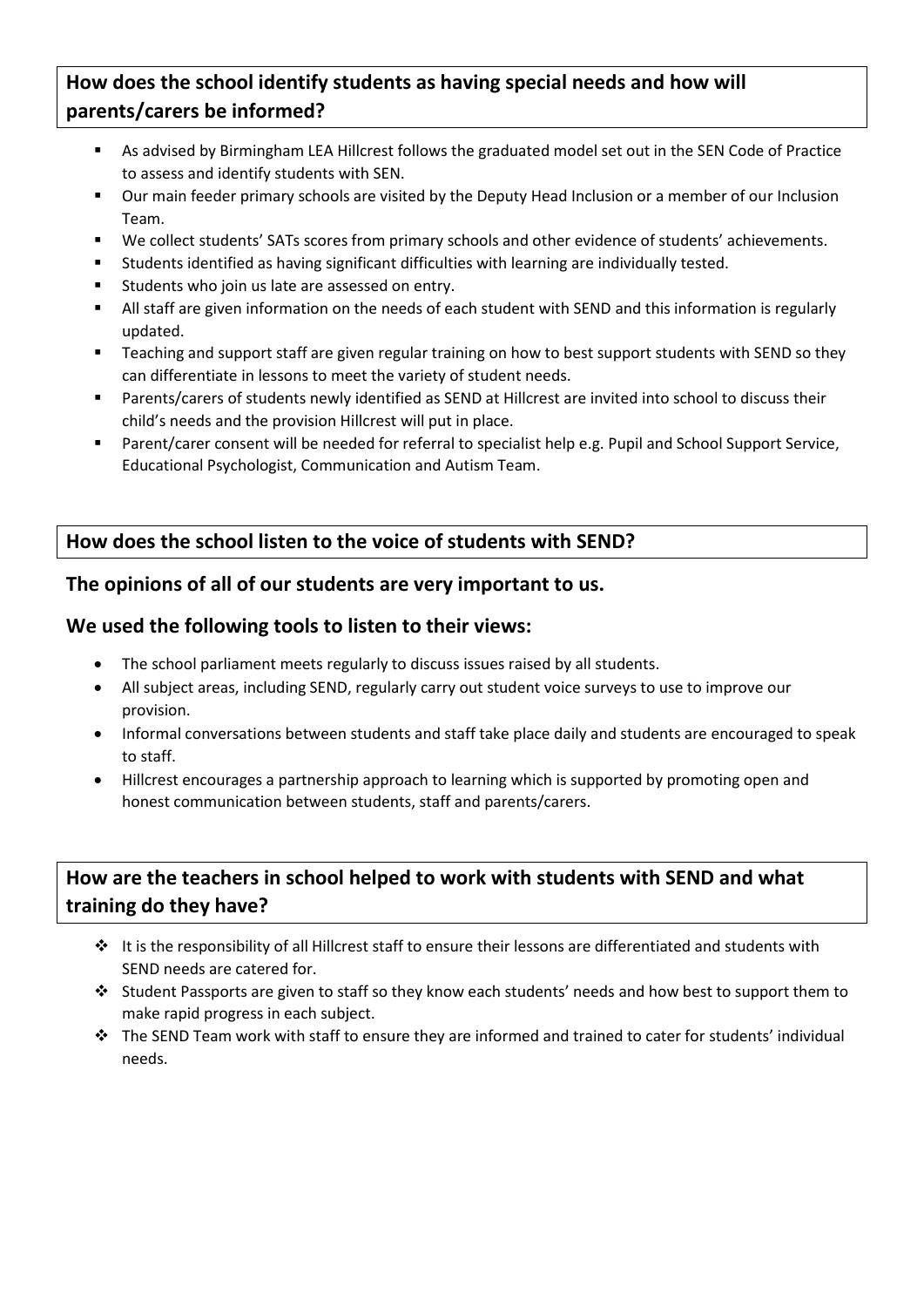# **How will the school measure the progress of my child in school?**

- $\triangleright$  Progress reports share students' working at grades with parents/ carers each term so you can track the progress your child is making.
- $\triangleright$  A full report is issued once a year.
- $\triangleright$  You will be invited to a parents' evening once a year.
- $\triangleright$  Regular Progress Review meetings with parents/carers are held for students with SEND.

### **How can I let the school know if I am concerned about my child's progress in school?**

- We aim to provide support for students with SEND which enables them to make rapid progress by ensuring they have high quality teaching which allows students to have full access to the curriculum. Staff also work hard to deliver lessons which support students to enjoy and achieve at Hillcrest school.
- If you are concerned your child is not making academic progress please contact the SENCO, Julie Penn, in the following ways to arrange a meeting:-

 **Email:** [jpenn@hillcrest.bham.sch.uk](mailto:jpenn@hillcrest.bham.sch.uk)

**Telephone:** 0121 4643172

### **What support does Hillcrest provide for parents/carers of a child with SEND?**

- $\div$  The SENCO can be contacted to discuss your child's progress or any concerns you may have and to share information about what is working well at home and school so similar strategies can be used.
- The College Leader is available to discuss your child's behaviour, attendance, social and emotional wellbeing or any concerns/worries you may have.
- You will receive regular updates on your child's progress.
- Homework will be adjusted as needed to your child's needs and you can track your child's homework by logging in to Show My Homework.
- $\cdot \cdot$  If homework is a problem your child can receive support by attending Homework Club which runs every night after school for an hour, apart from Wednesday. This is run by the SEND team who will support your child to complete their homework successfully.

## **Who do we work with to provide your child with services to support them in school?**

There are various outside agencies who work with Hillcrest to ensure that students' needs are met.

#### **The CAT Team**

 $\triangleright$  The Communication and Autism Team (CAT) is a team of specialist, dedicated professionals working to support children and young people with autism and their families and schools. CAT help schools identify issues surrounding autism and develop a plan to deal with them in an inclusive way which helps all children and young people rise to their full potential. CAT work in over 420 schools in Birmingham and have helped develop the National Autism Standards providing a framework for support in schools all over the country.

#### **Lisa Walmsley, Access to Education is Hillcrest's CAT Team worker**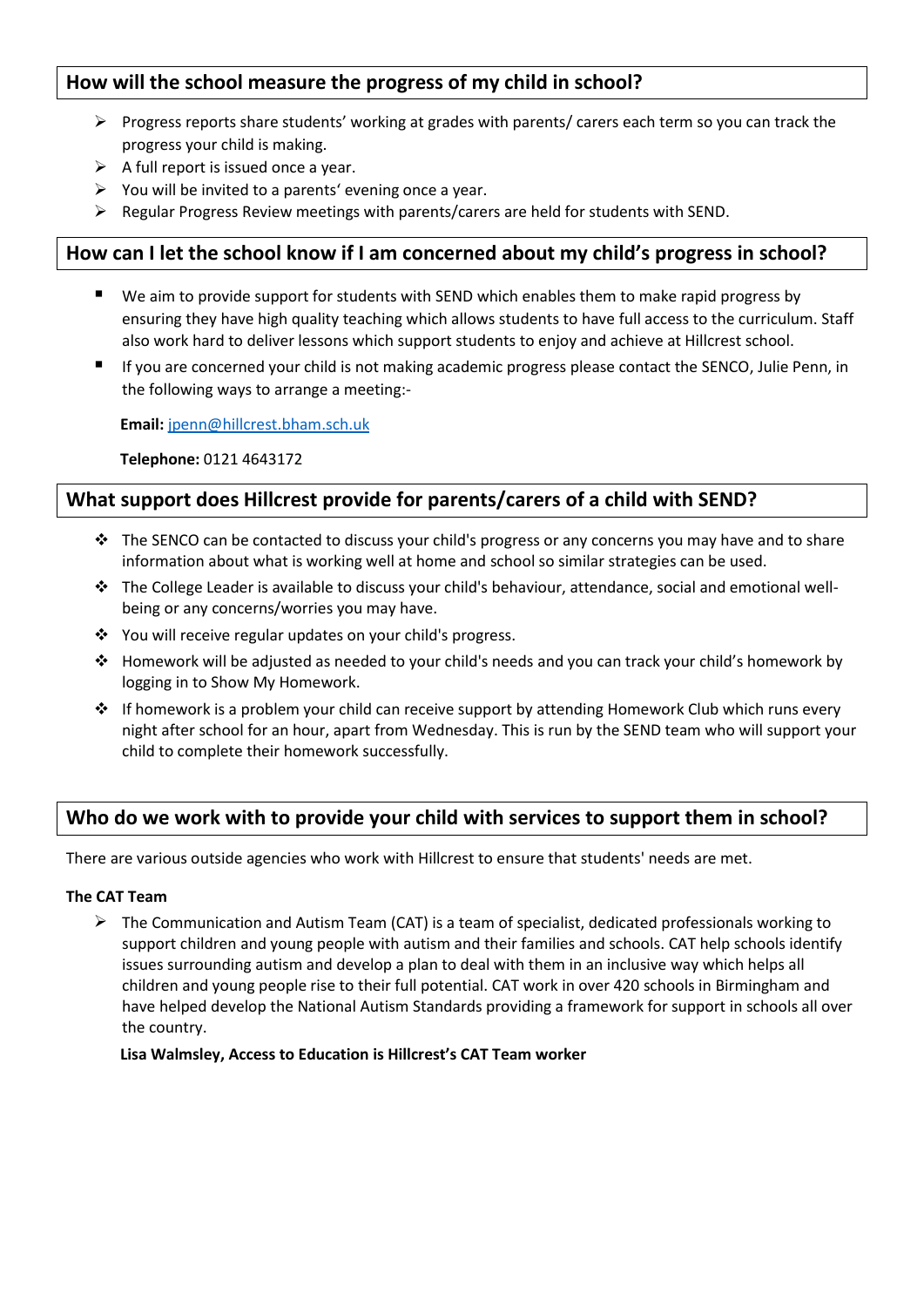### **Educational Psychologist Service**

- $\triangleright$  Educational Psychology provides professional psychological services for children, young people and families in a wide range of educational and community settings. The service uses expertise of psychological theory and research to develop an understanding of the most complex situations, addressing a wide range of child and adolescent development issues, including special educational needs. Educational Psychologists work collaboratively with key adults to enhance the achievement and wellbeing of children and young people. The support we provide can be targeted at individuals, groups and also at the wider level.
- $\triangleright$  We work with children one to one. We use problem-solving approaches, apply expert knowledge of child development, and work holistically with children and young people. Educational Psychologists have specialist skills in assessment, designing programmes of support and at times we offer therapeutic input. Our aims for children are to: promote learning, develop language and communication skills, encourage social interaction, improve behaviour and enhance wellbeing.

#### **Carrie Stewart is Hillcrest's Educational Psychologist**

#### **Pupil and School Support**

 $\triangleright$  Pupil and School Support (PSS) works with schools to help pupils with cognition and learning difficulties and other vulnerable groups to progress and achieve to the best of their abilities. Following an assessment of pupils' needs, we support schools to put in place provision and interventions to ensure that all pupils have access to the curriculum and are able to make good progress. PSS work closely with other agencies to support positive outcomes for children and young people.

#### **Kate Butcher is Hillcrest's Pupil and School Support worker**

#### **The Sensory Support Service**

 $\triangleright$  This service provides support to staff, parents/carers and students to ensure students have full access to the curriculum.

#### **Oaks Emotional Well-Being Practitioner**

 $\triangleright$  Supports students who are experiencing emotional and mental health difficulties with in-school sessions. This work is carried out with our Senior Learning Mentor, Mary Bunce.

### **Dannielle is Hillcrest's Emotional and Well-Being Practitioner**

### **How is Hillcrest accessible to children with SEND?**

- We aim to ensure that equipment used is accessible to all children regardless of their needs.
- We work with the Sensory Support Service to ensure we are providing appropriate support for pupils with auditory and visual impairments.
- After school provision is accessible to all children including those with SEND.
- Extra-curricular activities are accessible for children with SEND.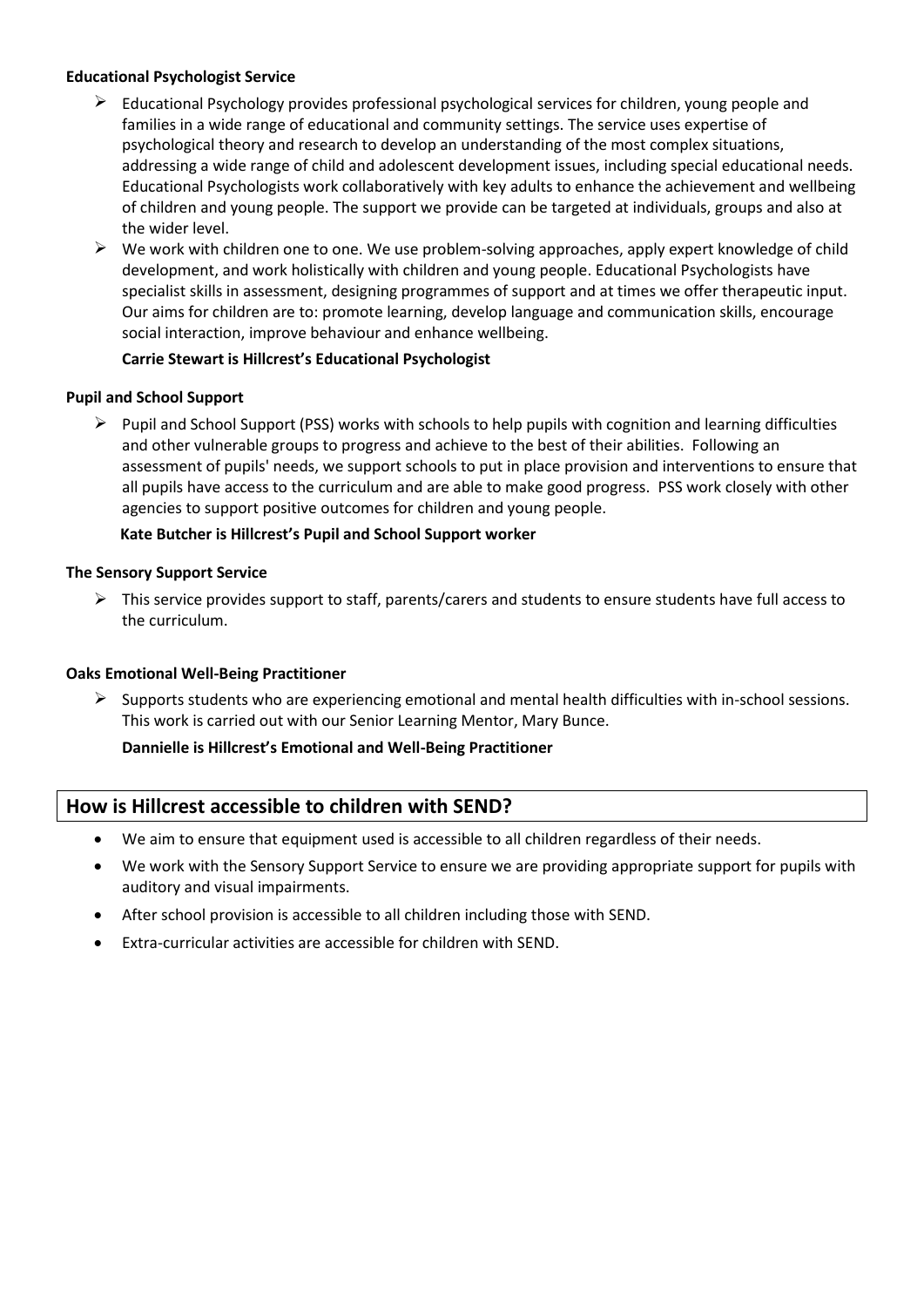## **How will we support your child when they start Hillcrest?**

The transition between primary school and secondary school can be a daunting prospect for both parents/carers and pupils. We aim to ensure that the move to secondary school is as smooth as possible. The following shows the transition programme we currently offer:

### **September**

 Open Evening and days happen in September and offer parents/carers and their children the chance to look around the school and meet the staff and students at Hillcrest.

#### **May**

Transition Meetings – parents/carers and students are invited to the school to meet key staff. The meetings are an opportunity for you and your child to find out about what Hillcrest offers and to let Hillcrest know about your child's achievements and needs.

#### **July**

\* Induction Day and Evening - Year 6 students spend a full day at Hillcrest in order to get to know the school and meet key staff such as their form teacher. Students are joined by their parents/carers in the evening and have the opportunity to meet key staff, purchase uniform and finalise any queries.

#### **September**

- $\cdot \cdot$  The first two days on students' first two days there is a staggered start where only Year 7 pupils attend and the other year groups join them later in the first week. This gives students the chance to further settle into their surroundings and get to know their timetable.
- Year 7 Form Group team building visits to Blackwell Court will take place at the end of the month to support students with friendships and confidence.

#### **On Going**

Parents/carers can contact key staff by telephone on 01214643172.

## **How will we support your child when they move from Hillcrest?**

We understand that preparing our students for success in life after they leave Hillcrest is important and we aim to ensure they leave fully prepared for their future.

#### **Work Experience**

• In the summer term of Year 11 students go on two week's work experience. This offers them a chance to experience life after school and can help them with their choice of a future career path.

#### **Interview Experience**

 During the summer term of Year 10 students take part in an interview experience where they have the chance to apply for and interview for a job of their choice. Professionals from all over Birmingham carry out the interviews and provide advice to your child on how to improve their interview skills.

#### **Information, Advice and Guidance (IAG)**

 Gurjit Matto, our IAG worker will meet with your child in Year 9, 10 and 11 to discuss their career choices. Gurjit will also help your child to secure their place on suitable post-16 course. Parents/carers are welcome to attend these IAG meetings and should contact Mrs Abbotts, Hillcrest's IAG co-ordinator on 01214643172.